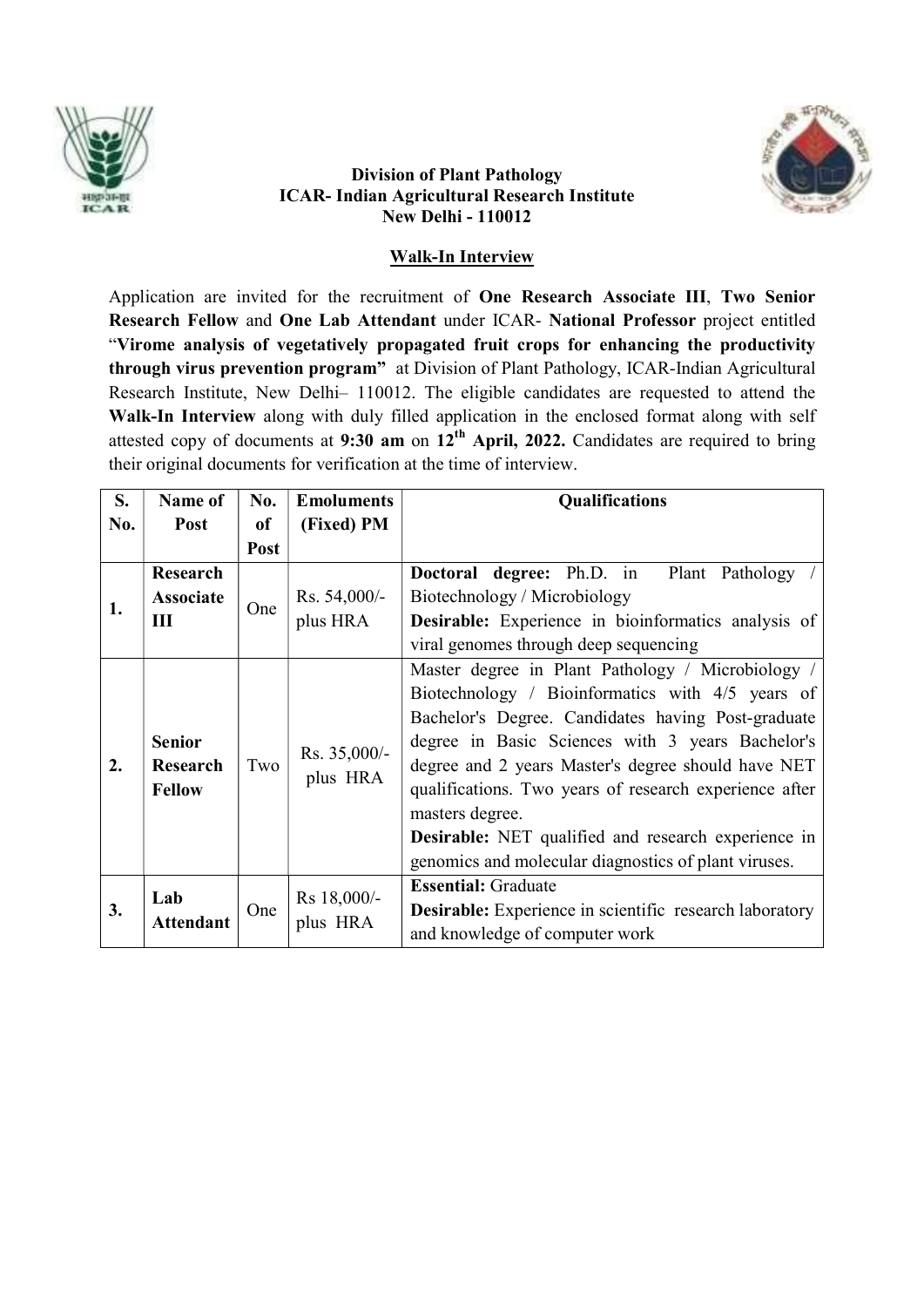## Terms & Conditions:

- 1. For the details of qualifications and other requirements of post 1, 2 please refer to OM No. Edn./6/27/2014/HRD dated  $13^{th}$  July, 2015, OM No. Agril. Edn. 6/27/2014-HRD  $9^{th}$ October, 2015 of the Council and OM  $SR/S9/Z-09/2018$  of DST dated  $30<sup>th</sup>$  January, 2019. The emolument of the above positions will be as per DST/DBT/ICAR rules.
- 2. Age Limit: (As per ICAR guidelines)
	- a. For RA-III Upper age limit 40 years for men & 45 years for women. For SRF Upper age limit 35 years for men & 40 years for women (As per ICAR guidelines). Lab Attendant - Upper age limit 35 years for men & women.
	- b. Relaxation in age limit for OBC Non-Creamy layer/SC/ST/PH candidates shall be admissible as per GoI rules.
- 3. Candidates appearing for interview should bring one copy of their application form in prescribed format given below (Annexure I), two passport size photographs and one set of self attested photocopies of their certificates/ mark-sheets/ experience proof etc. along with original documents for verification.
- 4. Only the candidates having essential qualifications would be entertained for the interview.
- 5. No objection certificate from the employer, in case he/ she has an employment.
- 6. Candidates whose near/ distant relative(s) is an employee of the ICAR/ IARI, has to declare it and communicate this office as per format given below.
- 7. Candidates reaching after specified time may not ordinarily be entertained.
- 8. Canvassing in any form would lead to disqualification of the candidate.
- 9. No TA/ DA will be paid for attending the interview.
- 10. The selected candidates shall not claim for any regular appointments at this institute as the above positions are purely contractual, non-regular, time bound and are co-terminus with the project.

(Assistant Administrative Officer) Division of Plant Pathology ICAR-IARI, New Delhi-12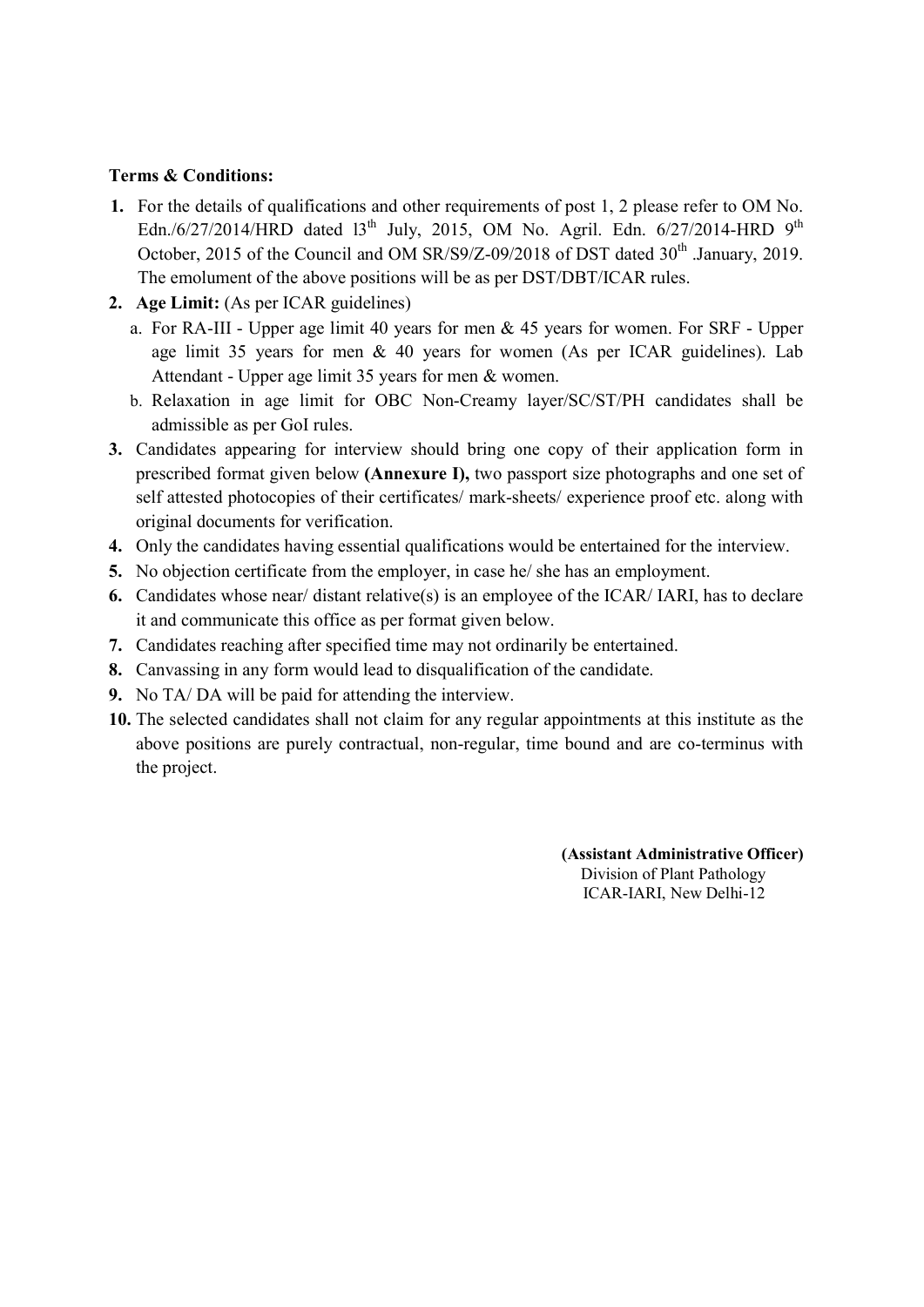# Annexure-I

| 1. | Name of the Applicant<br>(In Block Letters) |                |
|----|---------------------------------------------|----------------|
| 2. | <b>Father/Husband's Name</b>                | ፡              |
| 3. | Weather belongs to SC/ST/OBC/General        | $\ddot{\cdot}$ |
| 4. | Date of Birth (DD/MM/YYYY)                  |                |
| 5. | Age on date of interview                    |                |
| 6. | Sex (Male / Female)                         |                |
| 7. | <b>Present Address</b> (with pin code)      |                |
|    | a. for Correspondence                       |                |
|    | <b>b.</b> Permanent address                 |                |
| 8. | <b>E-mail and Contact number</b>            |                |

Post applied for the set of  $\mathbf{r}$  is the set of  $\mathbf{r}$  is the set of  $\mathbf{r}$  is the set of  $\mathbf{r}$ 



# 9. Details of Educational Qualification :

# (in chronological order, starting from  $10^{th}$  Class onwards including additional degree/ diploma)

| <b>S.N.</b>    | Exam/Class/<br>Degree/Diploma | Board/Institution/<br>University | Year of<br>Passing | Subject | $\frac{6}{9}$<br>Marks/<br><b>OGPA</b> | <b>Division</b> |
|----------------|-------------------------------|----------------------------------|--------------------|---------|----------------------------------------|-----------------|
| 1              |                               |                                  |                    |         |                                        |                 |
| $\overline{2}$ |                               |                                  |                    |         |                                        |                 |
| 3              |                               |                                  |                    |         |                                        |                 |
| $\overline{4}$ |                               |                                  |                    |         |                                        |                 |
| 5              |                               |                                  |                    |         |                                        |                 |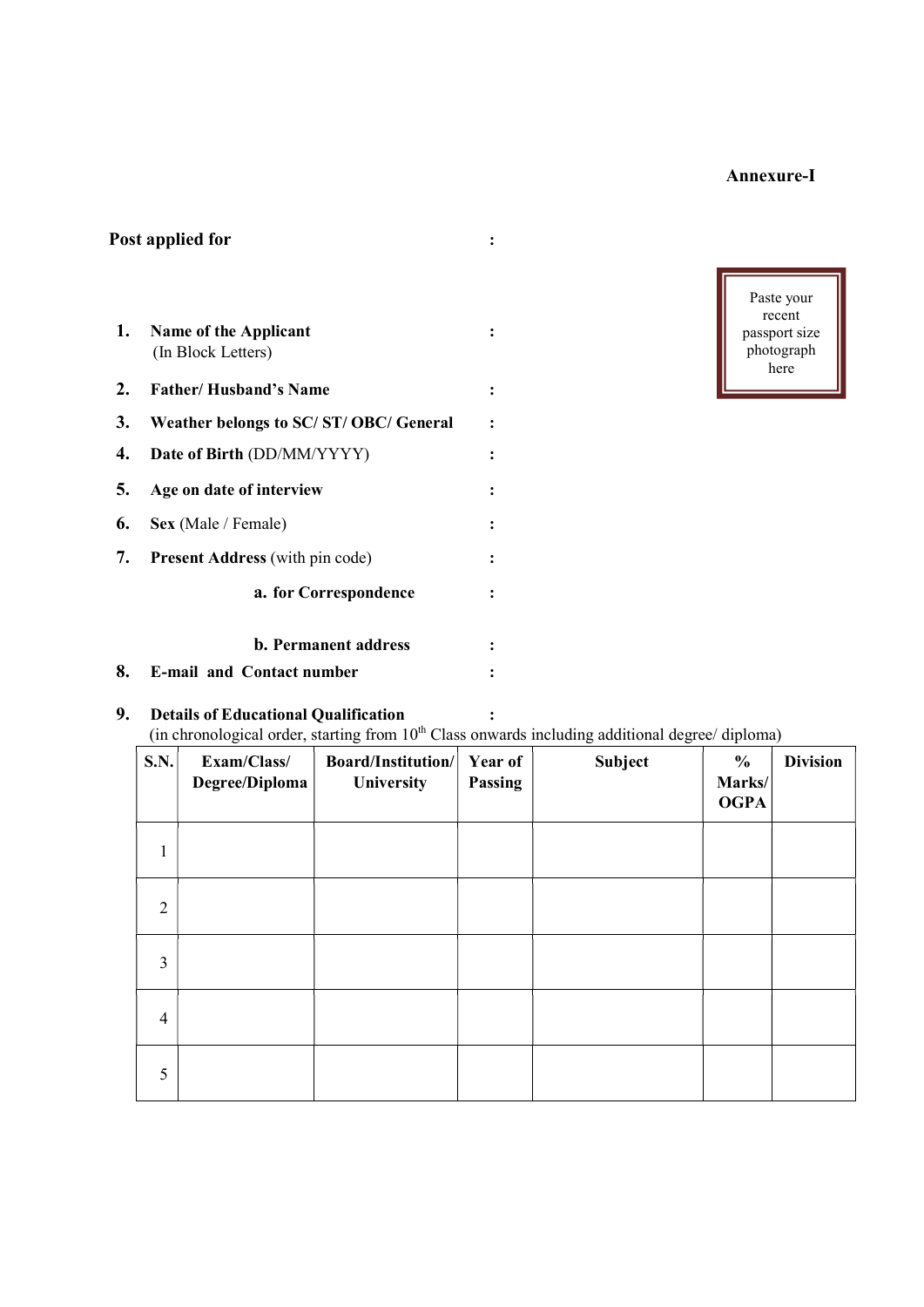## 10. Details of Working/ Professional Experience (if any):

(Particulars of all previous and present employment, list for which proof is available, enclose attested copies of experience)

| <b>S.N.</b> | <b>Position Held</b> | Employer | <b>Duration</b> |           | <b>Total Experience</b><br>(in months) |
|-------------|----------------------|----------|-----------------|-----------|----------------------------------------|
|             |                      |          | From            | <b>To</b> |                                        |
|             |                      |          |                 |           |                                        |
|             |                      |          |                 |           |                                        |
|             |                      |          |                 |           |                                        |

- 11. Are you an employee elsewhere? (If Yes, provide the details and NOC from employer):
- 12. ICAR/CSIR National Eligibility Test (NET) Detail:
- 13. List of Research Papers, Professional Achievements and Additional Information (if any):
- 14. Are you having near/ Distant Relative(s) working at ICAR/ IARI? (If Yes, must declare it and communicate to the undersigned by post on or before the date of interview. If communicated or declared on the date of interview, candidate will not be interviewed. If candidates having No Near/ Distant Relative(s)working at ICAR/ IARI will also furnish a declaration in the format given in Annexure-II on the date of interview)

#### 15. Self-declaration regarding truthfulness in application

## **DECLARATION**

I do hereby declare that all the statements made in this application are true, complete and correct to the best of my knowledge and belief. I understand and agree that in the event of any information being found false/ incorrect/ incomplete or ineligibility being detected at any time before or after interview/ selection, my candidature/ appointment may be cancelled or is liable to be rejected without any notice.

Date and Place…………………… Signature

Full Name of the Candidate……….………………..